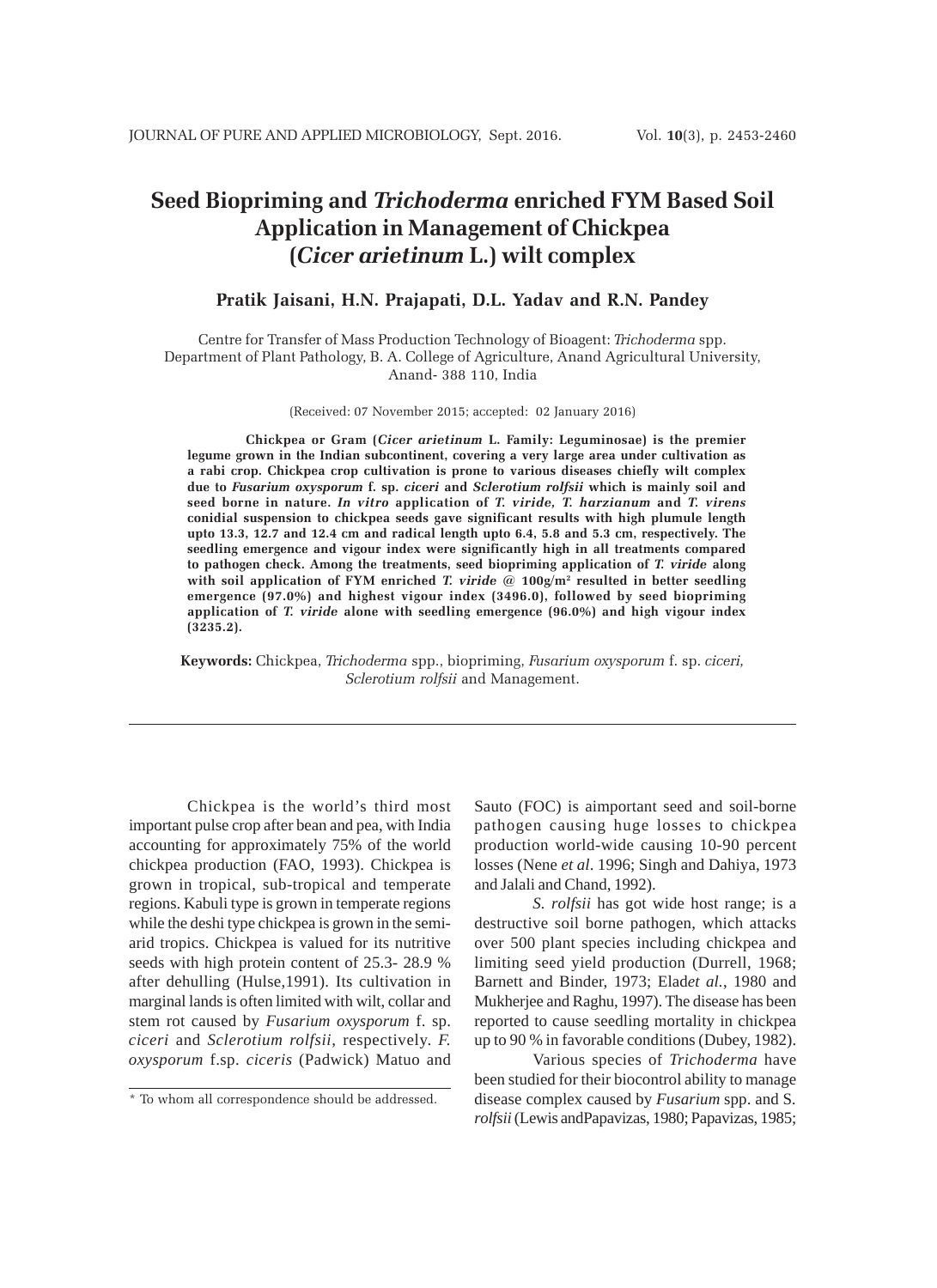Lewis *et al.*, 1995; Selvarajan and Jeyarajan, 1996). The present study was undertaken to evaluate the biocontrol ability of *Trichoderma* as seed bioprimingand soil application of *T. harzianum, T. viride, T.virens* enriched FYM efficacy on incidence of wilt and collar rot of chickpea under green house conditions.

#### **MATERIALS AND METHODS**

#### **Collection and maintenance of bioagents and the pathogens**

Fresh culture of bioagents *viz*. *T. harzianum, T. viride* and *T.virens* and the pathogens *viz. Sclerotium rolfsii* and *F. oxysporum* f.sp. *ciceri* maintained on PDA slants at 28±1°C in Department of Plant Pathology, B.A. College of Agriculture, A.A.U were used for studies.

## **Effect of biopriming of chickpea seeds on emergence, plumule and radical length** *in vitro*

One hundred seeds of Chickpea variety GG-2 were taken in Petriplates and treated with slurry of *T. viride, T. harzianum* and *T. virens* having 2 x 10<sup>8</sup> conidia/ml for 10 hours and incubated at 28±1°C in BOD incubator. The slurry was prepared by mixing 50 gram of solid talc based formulation  $(2 \times 10^8 \text{ cfty/g})$  dissolved in 250 ml of distilled water. After 10 hours of treatment, the seeds were checked for germination, seedling emergence, plumule length and radicle length etc. **Mass production of** *S. rolfsii and F. oxysporum* **f.sp***. ciceri* **in sand maize medium**

*F. oxysporum* f.sp. *ciceri* and *Sclerotium rolfsii* were separately multiplied by inoculating twenty five fungal disks of 5 mm size from 7 days old culture in pre-sterilized plastic trays containing sterilized sand maize medium. The medium was prepared in proportion of powdered Maize 40g, sand 160g and distilled water 50 ml and sterilized at 121°C for 15 min at 15 lb pressure. The inoculated trays were covered with surface sterilized polythene sheets. The culture was allowed to grow for two weeks till fine mycelial growth was observed on the medium.

#### **Mass production of** *T. viride, T. harzianum,* **and** *T. virens* **in liquid broth**

Mother culture of *T. viride, T. harzianum* and *T.virens* was multiplied in Potato Dextrose Broth (PDB) at pH 7.0. Conidial as well as mycelial suspension of 100 ml of *T. viride, T. harzianum*

and *T. virens* were poured in 250 ml of PDB subjected to sterile 500 ml Borosil conical flasks. The flasks containing bioagents in medium were incubated at  $28 \pm 2^{\circ}$  C in BOD incubator. After 10 days of incubation, the mycelial mat was harvested by decanting the spent broth. The mycelial mats were blot dried and the spores per gram of mycelial mat were determined by making a spore suspension in sterile distilled water. Mass production of *T. viride, T. harzianum* and *T.virens* were carried out in 20 litres vessel of laboratory scale Cleaver Scientific fermentor with pre-standardized parameters *viz*. aeration @ 1vvm, agitation @ 140 RPM, pH @ 7.0 and Temperature control @ 28°C in PDB medium. The medium was inoculated with starter mother culture of the bioagents grown in rotary shaker for three days @ 5 percent in context to the volume of medium used in the process. The bioagent was allowed to grow in fermentor for 15 hours at above standardized parameters and later kept for 12 hours in pre-sterilized vessels in open aerated environment under aseptic conditions for sporulation in BOD incubator at  $28 \pm 2^{\circ}$  C. Entire fermented biomass was mixed with 300 mesh talc powder in a blender of packing machine. Talc-based formulation of the bioagent was prepared by mixing the fermented *Trichoderma* biomass with double the quantity of talc and shade dried. Thereafter, 0.1% carboxy methyl cellulose powder was added as sticker to enhance shelf life of *Trichoderma*. To determine the number of colony forming units (cfu) of the bioagents in the formulation, 1g of evenly mixed *Trichoderma* homogenized in sterile water. Serial dilutions (1:10; 1:100 and 1:1000) were prepared. Aliquots of the each dilution was evenly spread on *Trichoderma* selective medium (TSM) suggested by Elad and Chet, 1983.

# **Mass production of** *T. viride, T. harzianum* **and** *T. virens* **on sorghum grains for FYM enrichment through soil application**

Sorghum grains were selected as solid substrate due to cheap cost and suitability for growing the *Trichoderma*. One hundred fifty grams of robust healthy sorghum grains were taken in a 500 ml flasks. The grains were rinsed by rotating in distilled water thrice and soaked for overnight. The grains in the flasks were autoclaved at 121°C and 15 lb pressure for 20 min. The grains were inoculated with 1 ml of conidial suspension containing  $2 \times 10^8$ spores/ml of *T. viride, T. harzianum and T. virens*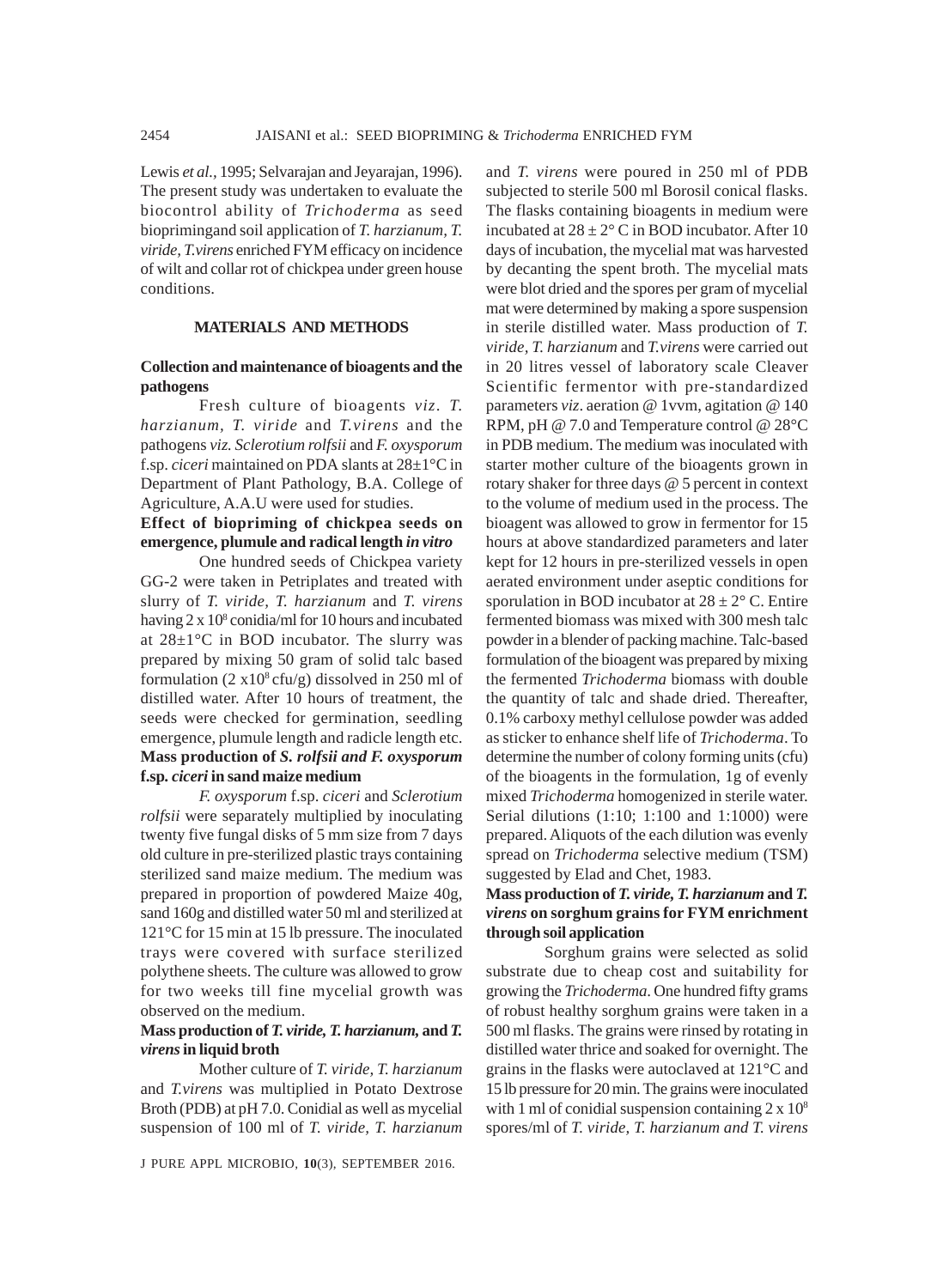separately. The inoculated seeds were shaken well to evenly disperse the inoculum of *Trichoderma*. The inoculated flasks were incubated at  $28 \pm 2^{\circ}$  C under 12/12 h cycles of light and darkness for 14 days. During the incubation, the grains in the flasks were shaken gently once in a day to prevent aggregation. The entire mass was harvested after 14 days of incubation when the substrate was completely overgrown with light green fungal mycelial growth. The entire grains showing the fungal growth were gently half-crushed with sterilized glass rod in each flask and 250 ml of distilled water was added to the multiplied mass with crushed grains. The mixture prepared contained  $6x10^8$  cfu/g of spore count. Thus prepared mixture of seed and *Trichoderma* was used as source of inoculum for FYM enrichment. The prepared mixture at rate of 1 gram was suspended in 9 ml of sterile distilled water and the cfu was assess of the spores using haemocytometer.

# **Preparation of Talc based formulation for seed biopriming application**

Talcum powder formulation of the *Trichoderma* was prepared by blending fermented mycelial biomass of *Trichoderma* in sterilized talcum powder in the ratio of 1:2.5 (w/w) grade. Prior to mixing of mycelial biomass with talcum powder, 0.1 percent of carboxy methyl cellulose was added as a sticker to 1 litre of broth and mixed well. Talcum powder was autoclaved at 121° C for 30 min on aluminium trays. Then the mycelial biomass was mixed thoroughly with the sterilized talcum powder under aseptic conditions in a biosafety cabinet (Labcon Co., Germany). Formulations of each i.e. *T. viride, T. harzianum* and *T. virens* thus prepared were spread on sterile filter paper towel in a hood of biosafety cabinet and large clumps were broken and mixed thoroughly to evenly distribute the inoculum in the talc powder. The formulations were allowed to dry for few hours under cool shade dry condition. Completely dried formulations were mixed in a blender for 10 min, packed and sealed in airtight polypropylene bags and stored at cool place for further study. One gram of each sample of formulations were suspended in 9 ml of sterile ultra pure water obtained from Millipore RO system. Serial dilutions of the suspension were evenly distributed on PDA plates and incubated at 28±2°

C for 5 days. The number of spores/gram of mycelium incorporated was determined. In both the formulations a conidial with a concentration of 2 x 108 spores/ml was prepared in a aqueous solution of for laboratory and green house studies. **Source of chickpea seeds**

Seeds of Chickpea cultivar Gujarat Gram-2(GG-2) obtained from Agricultural Research Station, Derol, Anand Agricultural University was taken for laboratory and green house studies. **Seed biopriming (Biological Seed treatment)**

One kilogram Seeds of Chickpea cultivar GG-2 were taken in sterilized conical flasks and treated with slurry of *T. viride, T. harzianum* and *T.* virens with spore load of 2 x 10<sup>8</sup> conidia/ml, made by mixing 50 gram of solid talc based formulation  $(2 \times 10^8 \text{c}$ fu/g) dissolved in 250 ml of distilled water treated for 10 hours at room temperature. After 10 hours of treatment the seeds were air-dried and then were subjected for inoculation of *F. oxysporum* f. sp*. ciceri* and *Sclerotium rolfsii* separately. The parameters measured were disease complex incidence, seed germination, seedling vigour and emergence. An untreated control was also maintained.

# **Enrichment of FYM with** *T. viride, T. harzianum* **and** *T.virens* **for soil application**

Ten gram of formulation of each of *Trichoderma* i.e. *T. viride, T. harzianum* and *T.virens* containing  $2 \times 10^8$ cfu/g spore load were multiplied on sorghum grains was mixed with 1 kg of FYM to obtain 1:100 proportion. The moisture level of the organic source was maintained at 40 percent and was incubated at 28±2°C for 21 days. It was mixed evenly at three days interval and supplied with adequate moisture. After entire process, one gram of FYM along with overgrowth of mycelium was suspended in 9 ml of sterile distilled water to assess the concentration of the spores. The FYM enriched with *Trichoderma* i.e. *T. viride, T. harzianum* and *T.virens* was added to soil @  $100 \text{ g/m}^2$  in each pot one week before sowing.

# **Efficacy of** *T. viride, T. harzianum* **and** *T.virens* **against** *F. oxysporum* **f.sp.***ciceri and Sclerotium rolfsii* **under greenhouse conditions**

The bioprimed seeds were sown in five plastic pots of 20 cm diameter containing a mixture of soil and sand in a ratio of 2:1  $(v/v)$ . There were five replications per treatment, and five pots per

J PURE APPL MICROBIO*,* **10**(3), SEPTEMBER 2016.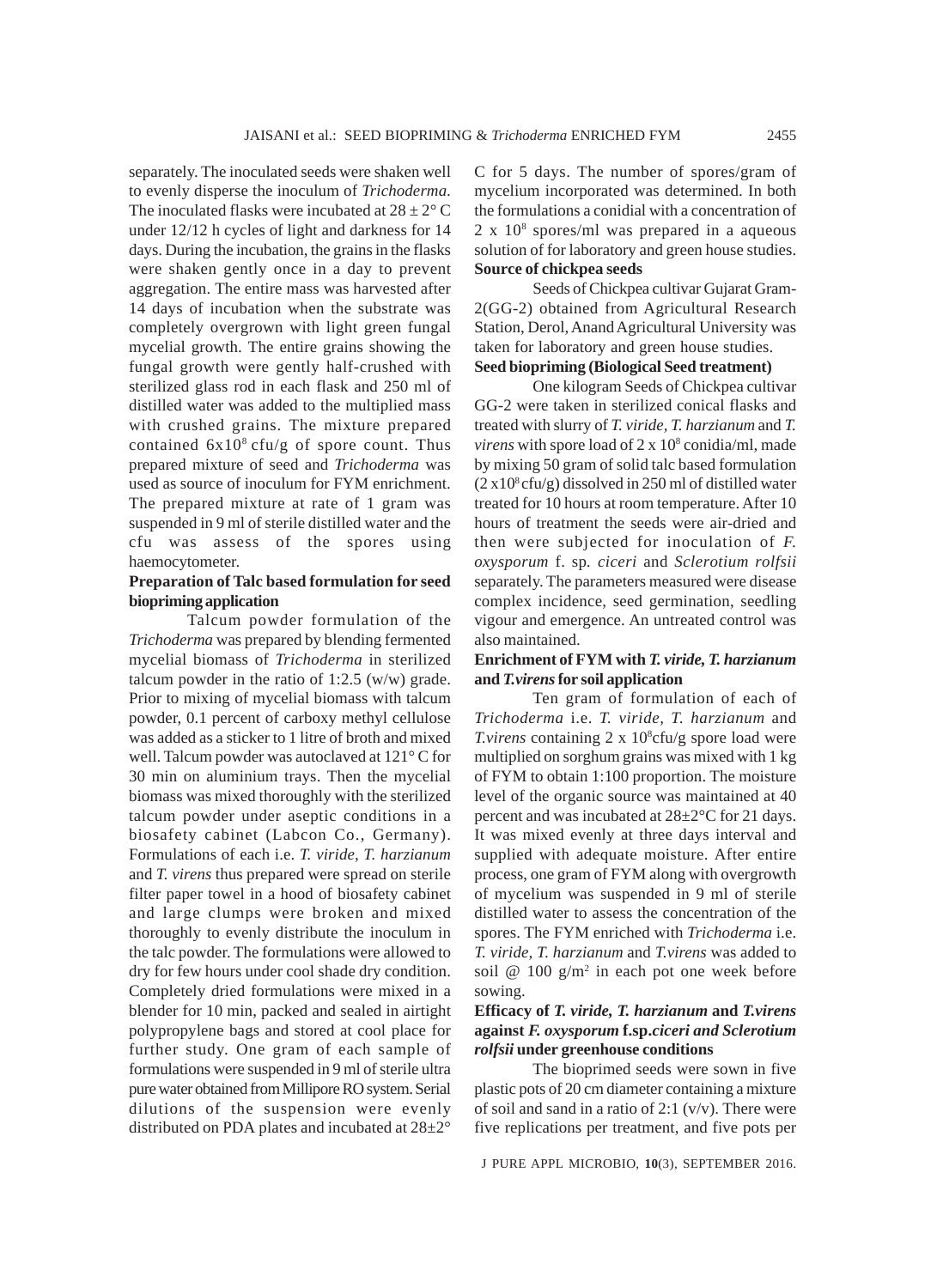replication. The experiment was conducted in a completely randomized design (CRD) with three replications. The emerging seedlings were challenge with inoculation of*F. oxysporum* f.sp. *ciceri* and *Sclerotium rolfsii*by sick soil method with the mycelia grown on sand maize medium. Pots were maintained under greenhouse conditions (90–95% RH, 22–25°C temperature) and observed for disease development. The seedlings were observed and rated for disease incidence when they showed any one of the typical Fusarial and Sclerotial infection like drooping of leaves; necrotic lesions at base, lodging-off and wilted plants. Seed germination was recorded 15 days after sowing. Plant samples (5 plants from each treatment) were drawn after 4 weeks of sowing. Shoot and root length of each plant was measured. The vigour index was calculated by multiplying the sum of root and shoot length with germination percent. Observations on wilt and collar rot incidence were recorded at 30 days after sowing. Seeds sown in infested soils without pre application of bioagents in pot served as control. Statistical significance was analyzed by analysis of variance.

#### **RESULTS AND DISCUSSION**

Among the treatment Seed biopriming application of *T. viride* along with soil application of *T. viride* enriched FYM @ 100g/m2 resulted in higher seedling emergence of 97.0% and highest vigour index of 3496.0, followed by seed biopriming application of *T. viride* alone with seedling emergence of 96.0% and high vigour index of 3235.2 (Table 1). Seed biopriming application of *T. harzianum* along with FYM enriched *T. harzianum*

@ 100g/m2 resulted in good seedling emergence of 94.0% and vigour index of 3245.7, followed by seed biopriming application of *T. harzianum* alone with seedling emergence of 93.0% and vigour index of 2904.6. The seedling emergence and vigour index were significantly higher in all the treatments and were at par among each other in comparison to pathogen check. Rajput *et al.* (2010) reported *T. harzianum* to be most effective under biological seed treatment on chickpea inhibiting *F. oxysporum* f.sp. *ciceri* upto 63.23 percent and *Sclerotium rolfsii* upto 86.00 percent with maximum seedling vigour index of 1866.0 was observed in seed treatment with *T. viride.*

However, significant results were observed during *in vitro* application of *T. viride, T. harzianum* and *T. virens* with high plumule length upto 13.3, 12.7 and 12.4 cm and radicle length upto 6.2, 5.6 and 5.3 cm respectively. Similar increase in seedling and plant growth of chickpea due to soil application of *T. harzianum* prior to sowing was reported by Sharma *et al.* (1999). Singh *et al.* (1997) observed that the growth of chickpea roots, shoots and leaves was enhanced in the presence of different fungal antagonists, with maximum growth in soil inoculated with *T harzianum.* Mechanisms like production of hormone-like metabolites and release of nutrients from soil or organic matter by soil application of *T. harzianum* one week before sowing resulted in significantly less collar and root rot complex incidence (4.9 and 1.2%) as compared to *Trichoderma* spp. *T. viride, T virens* and *T harzianum.* Seed biopriming alone also gave significantly less wilt and collar rot incidence (16.0%), (19.0%) and (24.0%) compared to pathogen check (83.0%). In earlier study reported

|  |  |  | Table 1. Effect of biopriming on chickpea seeds in vitro |  |
|--|--|--|----------------------------------------------------------|--|
|--|--|--|----------------------------------------------------------|--|

| No.            | <b>Treatments</b>                                                                            | Plumule<br>$length(cm)$ length $(cm)$ | Radicle |
|----------------|----------------------------------------------------------------------------------------------|---------------------------------------|---------|
| -1             | T.: Seed biopriming for 10 hrs with suspension of solid talc based formulation               |                                       |         |
|                | $(2x108cfu/g)$ of <i>Trichoderma viride</i> @ 50 g in 250 ml of water/kg of seed             | 13.3                                  | 6.2     |
| 2              | T <sub>2</sub> :Seed biopriming for 10 hrs with suspension of solid talc based formulation   |                                       |         |
|                | $(2x108cfu/g)$ of <i>Trichoderma harzianum</i> @ 50 g in 250 ml of water/kg of seed.         | 12.7                                  | 5.6     |
| 3              | $T3$ :Seed biopriming for 10 hrs with suspension of solid talc based formulation             |                                       |         |
|                | (2x10 <sup>8</sup> cfu/g) of <i>Trichoderma virens</i> @ 50 g in 250 ml of water/kg of seed. | 12.4                                  | 5.3     |
| $\overline{4}$ | T:Untreated check                                                                            | 9.6                                   | 3.9     |
|                | $CD (P=0.05)$                                                                                | 0.45                                  | 0.43    |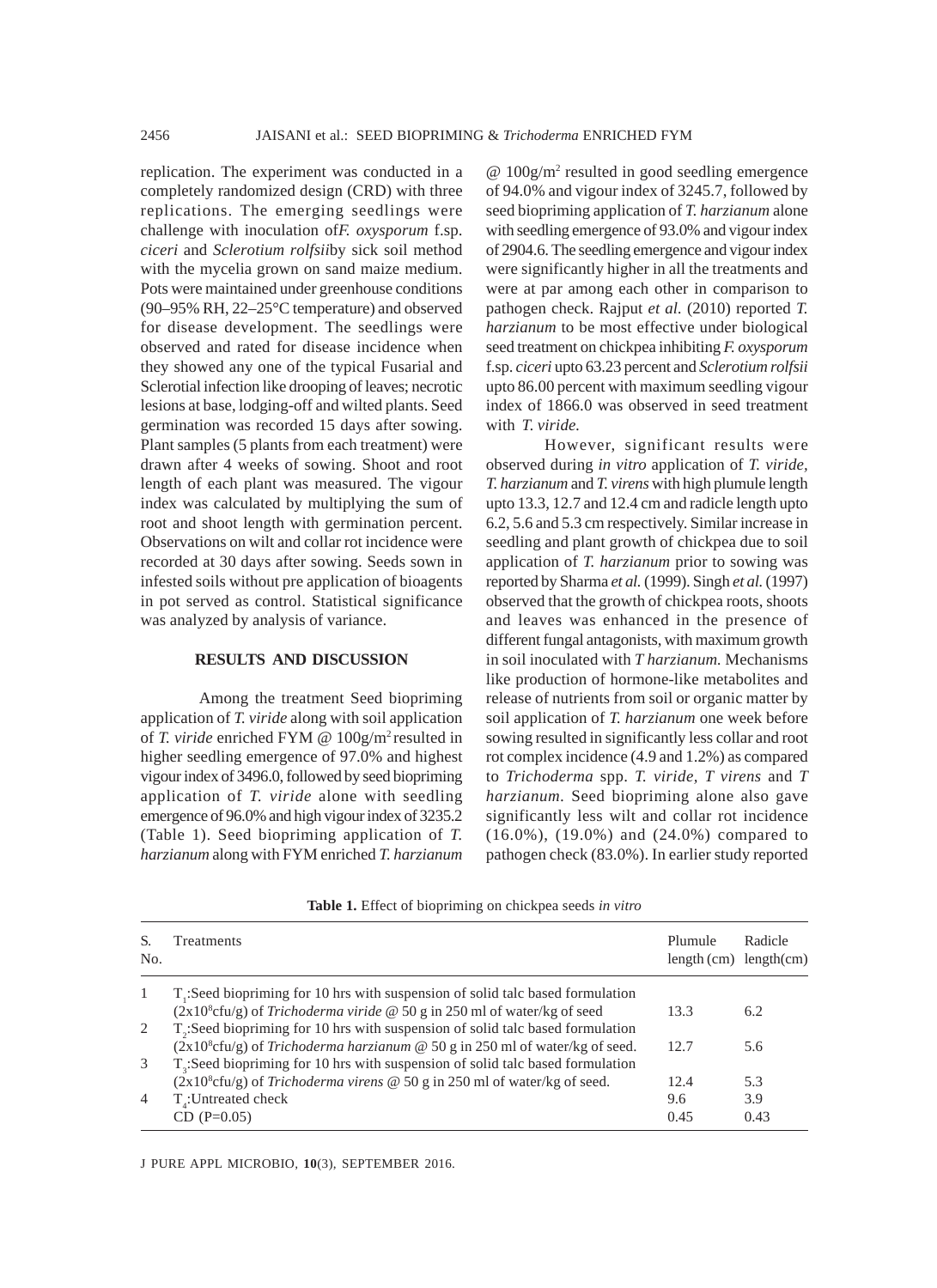| Table2. Management of wilt and collar rot of chickpea through seed biopriming and soil application of Trichoderma enriched FYM.                                                                          |                                                                 |                                 |                                |                        |                                                  |
|----------------------------------------------------------------------------------------------------------------------------------------------------------------------------------------------------------|-----------------------------------------------------------------|---------------------------------|--------------------------------|------------------------|--------------------------------------------------|
| Treatment                                                                                                                                                                                                | emergence<br>Seedling<br>(%)                                    | Shoot length<br>$\binom{cm}{c}$ | Root length<br>$\binom{cm}{c}$ | Vigour<br>index<br>(%) | incidence %<br>Collar rot<br>complex<br>Wilt and |
|                                                                                                                                                                                                          |                                                                 |                                 |                                |                        | at 30 days                                       |
| : Seed biopriming for 10 hrs with suspension of solid talc based<br>formulation (2x10 $^{\circ}$ cfu/g) of Trichoderma viride @ 50 g in 250 ml                                                           | $(9.81)$ **<br>96*                                              | 21.3                            | 12.4                           | 3235.2                 | 16                                               |
| T <sub>2</sub> : Seed biopriming for 10 hrs with suspension of solid talc based<br>formulation (2x10°cfu/g) of Trichoderma harzianum @ 50 g in<br>250 ml of water/kg of seed.<br>of water/kg of seed     | (9.71)<br>94                                                    | 19.6                            | 11.3                           | 2904.6                 | $\overline{17}$                                  |
| ; Seed biopriming for 10 hrs with suspension of solid talc based<br>formulation ( $2 \times 10^8$ cfu/g) of Trichoderma virens @ 50 g in 250                                                             | (9.55)<br>$\overline{9}$                                        | 20.7                            | 12.1                           | 2984.8                 | $\overline{24}$                                  |
| enriched FYM (10g/kg<br>$T_4: T_2 + \text{solid application of } T.$ <i>harzianum</i> (FYM) @ 100 g/ m <sup>2</sup> soil)<br>ml of water/kg of seed.                                                     |                                                                 | 22.8                            | 12.1                           | 3245.7                 | $\overline{19}$                                  |
|                                                                                                                                                                                                          | 93<br>$(9.59)$<br>$91$<br>$97$<br>$97$<br>$97$<br>$983$<br>$11$ | 21.6                            | 12.0                           | 3057.6                 | $\overline{24}$                                  |
| $T_{\rm s}$ : $(T_{\rm s} +$ soil application of <i>T. virens</i> emiched FYM (10g/ kg FYM) @ 100 g/ m <sup>2</sup> soil)<br>FYM) @ 100 g/ m <sup>2</sup> soil)<br>FYM) @ 100 g/ m <sup>2</sup> of soil) |                                                                 | 24.2                            | 12.6                           | 3496.0                 | $\overline{4}$                                   |
| $T_{7}$ : Untreated Check.                                                                                                                                                                               |                                                                 | 16.9                            | 8.3                            | 277.2                  | 83                                               |
| CD $(P=0.5)$                                                                                                                                                                                             | $(3.42)$<br>1.65                                                | 1.60                            | 1.23                           | 101.75                 | 2.06                                             |

J PURE APPL MICROBIO*,* **10**(3), SEPTEMBER 2016.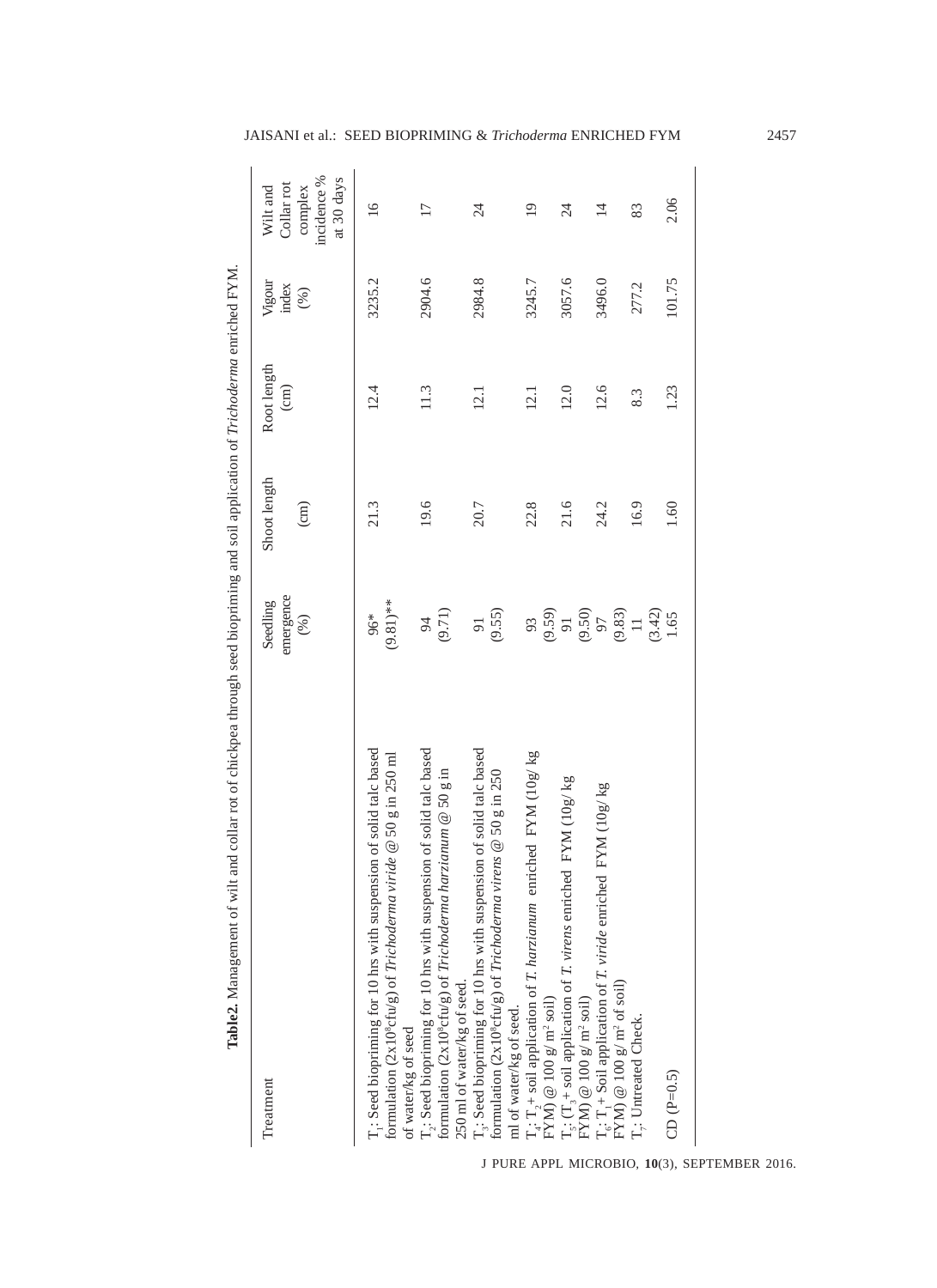by Prasad and Rangeshwaran, 2000c also indicated that soil application of *T. harzianum* granules before sowing resulted in significantly less *rhizoctonia* root rot incidence in chickpea. Lewis *et al.* (1995) reported that amending soilless mix



**Fig. 1.** Mass multiplied culture of *T. harzianum, T.viride* and *T.virens* in solid based sorghum medium

with pre-gelatinized starch-flour granules of *T. virens* and *T. hamatum* protected eggplant, pepper and zinnia seedlings from damping-off caused by *R. solani.* Lewis and Larkin (1997) obtained significant reduction in damping-off of eggplant caused by *R. solani* by application of *rice* flour based extruded granular formulation of *T. virens, T. hamatum, T: viride* and *T. harzianum.*Similar results were reported by other workers, where wilt *(F. oxysporum*f. sp. *ciceri)* and rootrots caused by *Macrophomina phaseolina* and *Fusarium solani* reduced due to soil application and seed application treatments with bioagents like *T. harzianum* and *T. viride* (Selvarajan and Jeyarajan, 1996; Gowrily *et al.,* 1995; and Okhavat and Karmpour, 1996). Coating chick pea seeds with biocontrol agents like *Bacillus subtilis,* G. *virens, T. harzianum* and *T. viride,* and carboxin (vitavax) significantly controlled *F. oxysporum* f. sp. *ciceri*



**Fig. 2.**Mass multiplied culture of *Trichoderma* spp. inMass multiplied culture of *F. oxysporum f.sp.* solid based FYM medium *ciceri and S. rolfsii* complex in sand maize medium



**Fig. 3.** Mass multiplied culture of *T.viride, T.virens* and *T. harzianum* in liquid based PD broth medium



J PURE APPL MICROBIO*,* **10**(3), SEPTEMBER 2016. **Fig. 4.** Non-bioprimed and *T.viride, T. harzianum* and *T.virens* bioprimed chickpea seeds *in vitro*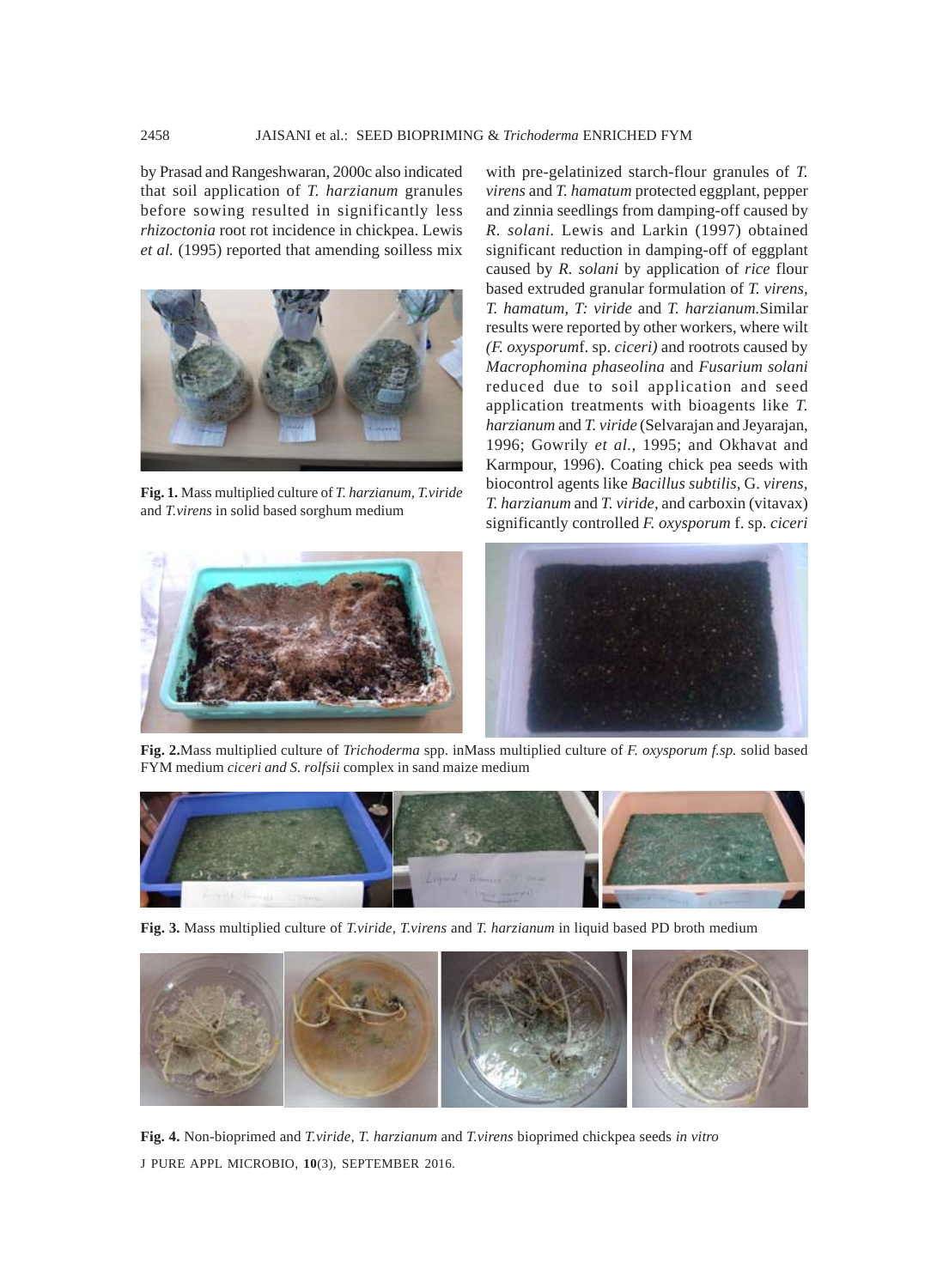wilt by 30-45.8% (De *et al.,* 1996)*.* The present study clearly indicates the positive effect of the three bioagents on seed and plant health. Seed biopriming with *T. viride* prior to sowing along with soil application of FYM primed *T. viride* was most effective in controlling wilt and collar rot of chickpea under green house as well as can be further applied in large scale for better crop management in field conditions.



**Fig. 5.** Efficacy of *Trichodermaviride*bioprimed along with *T. viride*enriched FYM in green house conditions



**Fig. 6.** Chickpea seedling infected by wilt and collar rot

## **ACKNOWLEDGMENTS**

The authors are thankful to Rashtriya Krishi Vikas Yojana (RKVY), Indian Council of Agricultural Research (ICAR), Government of India for providing necessary financial support as well as facilitating other required needs for conducting the above research. The authors are also grateful to higher authorities of the University and faculty members of the department for valuable guidance and moral support during the research.

#### **REFERENCES**

- 1. Barnett, H.L. and F.L. Binder, The fungal hostparasite Relationship.*Annu. Rev. Phytopathol.,* 1973; **11**: 273–292.
- 2. De, R.K., Chaudhary, R.G. and Naimuddin. Comparative efficacy of bio-control agents andfungicides for controlling chickpea wilt caused by *Fusarium oxysporum* f. sp. *ciceri. Indian J. Agric.Sci.* 1966; **66**: 370-373.
- 3. Durrell, I.W., Hyphal invasion by *Trichoderrma virde. Myco. Pathol.Mycol. Appl*., 1968; **35**: 138– 144.
- 4. Elad, Y., Chet, I. and Katan, J., *Trichoderma harzanium:* A biological agent effective against *Sclerotium rolfsii* and *Rhizoctonia solani*. *American Phytopathol. Soc.,* 1980; **70**: 119–121.
- 5. Elad, Y. and Chet, I., Improved selective mediafor isolation of *Trichoderma* spp. or *Fusarium* spp. *Phytoparasitica,*1983; **11**: 55-58.
- 6. FAO. FAO Yearbook Production. Rome, Italy: FAO, 1993; **46**: 105-115.
- 7. Gowrily, A.M., Soliman, G.I. and Abd-el-Ghany, B.F., Biological control of chickpea root rotcaused by *Fusarium solani. Annals Agric. Sci.,*Moshtohor, 1995; **33**: 1307-1315.
- 8. Gurha, S.N. and Dubey, R.S. Occurrence of possible sources of resistance in chickpea (*Cicer arietinum* L.) against *Sclerotium rolfsii* Sacc. *Madras Agric. J.,* 1982; **70**: 63-64.
- 9. Hulse, J.H., Nature, composition and utilization of grain legumes. p. 11-27. In: Uses of tropical Legumes: Proceedings of a Consultants' Meeting, 27-30 March 1989, ICRISAT Center. ICRISAT, Patancheru, A.P. 502 324, India, 1991.
- 10. Jalali, B.L. and Chand, H., Chickpea wilt. In: Singh US, Mukhopadhyay,A.N., Kumar, J., Chaube, H.S. (eds) Plant Diseases of InternationalImportance. Vol. 1: Diseases of Cereals and Pulses Prentice Hall,Englewood Cliffs, NJ, 1992; 429-444.
- 11. Lewis, L.A. and Papavizas, G.C., Integrated control of Rhizoctonia fruit rot of cucumber. *Phytopathology,*1980; **70**: 85-89.
- 12. Lewis, L.A., Lumsden, R.D., Fravel, D.R. and Shasha, B.S., Application of pre gelatinizeds arch flour granule formulations of biocontrolfungi to control damping-off diseases caused by *Rhizoctonia solani. Biological Control.,*1995; **5**: 397404.
- 13. Lewis, J.A. and Larkin, R.P., Extruded granular formulation with biomass of biocontrol *Gliocladium virens* and *Trichoderma* spp. to reduce dampingoffof eggplant caused by *Rhizoctonia solani* and saprophytic growth of

J PURE APPL MICROBIO*,* **10**(3), SEPTEMBER 2016.